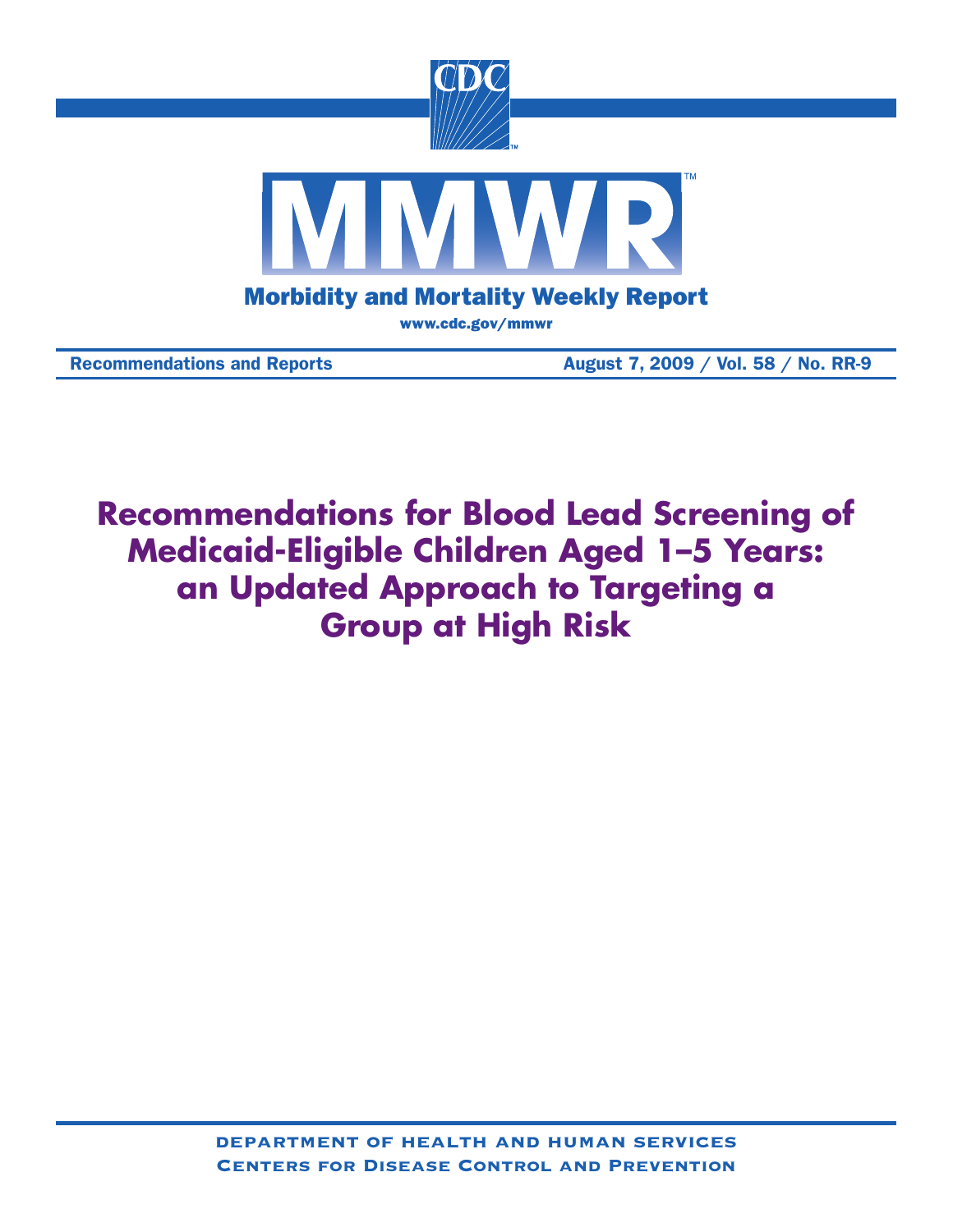#### **MMWR**

The *MMWR* series of publications is published by the Coordinating Center for Health Information and Service, Centers for Disease Control and Prevention (CDC), U.S. Department of Health and Human Services, Atlanta, GA 30333.

**Suggested Citation:** Centers for Disease Control and Prevention. [Title]. MMWR 2009;58(No. RR-#):[inclusive page numbers].

#### **Centers for Disease Control and Prevention**

Thomas R. Frieden, MD, MPH *Director* Tanja Popovic, MD, PhD *Chief Science Officer* James W. Stephens, PhD *Associate Director for Science* Steven L. Solomon, MD *Director, Coordinating Center for Health Information and Service* Jay M. Bernhardt, PhD, MPH *Director, National Center for Health Marketing* Katherine L. Daniel, PhD *Deputy Director, National Center for Health Marketing*

#### **Editorial and Production Staff**

Frederic E. Shaw, MD, JD *Editor,* MMWR *Series* Christine G. Casey, MD *Deputy Editor,* MMWR *Series* Susan F. Davis, MD *Associate Editor,* MMWR *Series* Teresa F. Rutledge *Managing Editor,* MMWR *Series* David C. Johnson (*Acting*) *Lead Technical Writer-Editor* Catherine B. Lansdowne, MS *Project Editor* Martha F. Boyd *Lead Visual Information Specialist* Malbea A. LaPete Stephen R. Spriggs *Visual Information Specialists* Kim L. Bright, MBA Quang M. Doan, MBA Phyllis H. King *Information Technology Specialists*

#### **Editorial Board**

William L. Roper, MD, MPH, Chapel Hill, NC, Chairman Virginia A. Caine, MD, Indianapolis, IN Jonathan E. Fielding, MD, MPH, MBA, Los Angeles, CA David W. Fleming, MD, Seattle, WA William E. Halperin, MD, DrPH, MPH, Newark, NJ King K. Holmes, MD, PhD, Seattle, WA Deborah Holtzman, PhD, Atlanta, GA John K. Iglehart, Bethesda, MD Dennis G. Maki, MD, Madison, WI Sue Mallonee, MPH, Oklahoma City, OK Patricia Quinlisk, MD, MPH, Des Moines, IA Patrick L. Remington, MD, MPH, Madison, WI Barbara K. Rimer, DrPH, Chapel Hill, NC John V. Rullan, MD, MPH, San Juan, PR William Schaffner, MD, Nashville, TN Anne Schuchat, MD, Atlanta, GA Dixie E. Snider, MD, MPH, Atlanta, GA John W. Ward, MD, Atlanta, GA

#### **Contents**

| Blood Lead Levels and Exposure Patterns Among Children 2      |  |
|---------------------------------------------------------------|--|
|                                                               |  |
|                                                               |  |
| Medicaid Eligibility and Risk for Lead Exposure  3            |  |
|                                                               |  |
|                                                               |  |
| CMS Policies: The Early and Periodic Screening, Diagnostic,   |  |
|                                                               |  |
|                                                               |  |
| 1. Update Blood Lead Screening Policies for Medicaid-Eligible |  |
|                                                               |  |
| 2. Improve Rates of Blood Lead Screening Among Medicaid-      |  |
| Eligible Children Determined To Be at Increased Risk for      |  |
|                                                               |  |
| 3. Design and Implement Updated Surveillance and              |  |
|                                                               |  |
|                                                               |  |
|                                                               |  |
|                                                               |  |

#### **Disclosure of Relationship**

CDC, our planners, and our content experts wish to disclose they have no financial interests or other relationships with the manufacturers of commercial products, suppliers of commercial services, or commercial supporters. Presentations will not include any discussion of the unlabeled use of a product or a product under investigational use.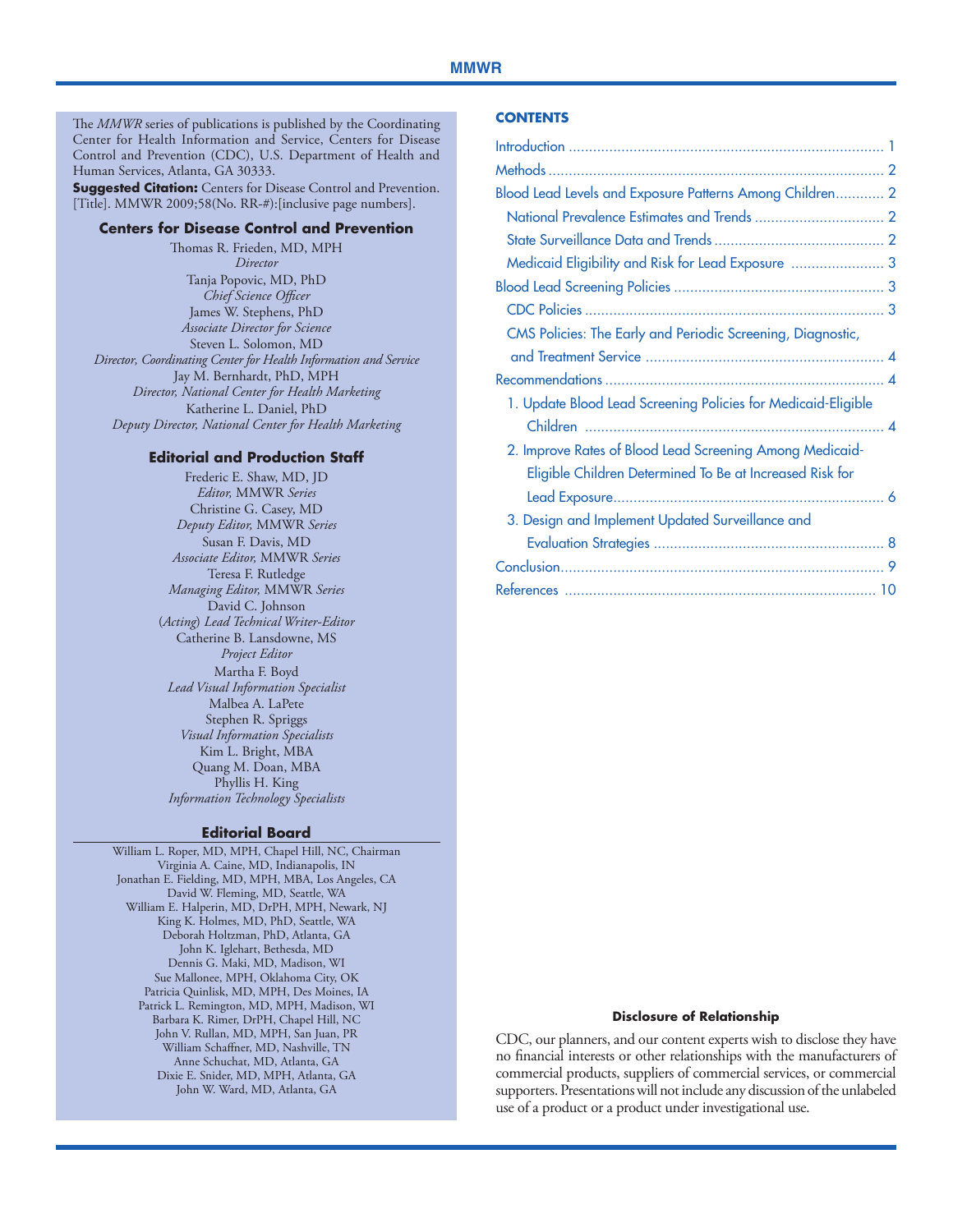# <span id="page-2-0"></span>**Recommendations for Blood Lead Screening of Medicaid-Eligible Children Aged 1–5 Years: an Updated Approach to Targeting a Group at High Risk**

Anne M. Wengrovitz, MPH, Mary Jean Brown, ScD

*Advisory Committee on Childhood Lead Poisoning, Division of Environmental and Emergency Health Services, National Center for Environmental Health*

#### *Summary*

Lead is a potent, pervasive neurotoxicant, and elevated blood lead levels (EBLLs) can result in decreased IQ, academic failure, *and behavioral problems in children. Eliminating EBLLs among children is one of the 2010 U.S. national health objectives. Data from the National Health and Nutrition Examination Survey* (*NHANES*) *indicate substantial decreases both in the percentage of persons in the United States with EBLLs and in mean BLLs among all age and ethnic groups, including children aged 1–5 years. Historically, children in low-income families served by public assistance programs have been considered to be at greater risk for EBLLs than other children. However, evidence indicates that children in low-income families are experiencing decreases in BLLs, suggesting that the EBLL disparity between Medicaid-eligible children and non–Medicaid-eligible children is diminishing. In response to these findings, the CDC Advisory Committee on Childhood Lead Poisoning Prevention is updating recommendations for blood lead screening among children eligible for Medicaid by providing recommendations for improving BLL screening and information for health-care providers, state officials, and others interested in lead-related services for Medicaid-eligible children. Because state and local officials are more familiar than federal agencies with local risk for EBLLs, CDC recommends that these officials have the flexibility to develop blood lead screening strategies that reflect local risk for EBLLs. Rather than provide universal screening to all Medicaid children, which was previously recommended, state and local officials should target screening toward specific groups of children in their area at higher risk for EBLLs. This report presents the updated CDC recommendations and provides strategies to 1) improve screening rates of children at risk for EBLLs, 2) develop surveillance strategies that are not solely dependent on BLL testing, and 3) assist states with evaluation of screening plans.* 

## **Introduction**

Substantial improvements have been made in reducing lead in the environment. During 1999–2004, 1.4% of children in the United States aged 1–5 years had elevated blood lead levels (EBLLs) (*1*), compared with 8.6% of children during 1988–1991. Despite this progress, some children remain at risk, and eliminating EBLLs among all children aged 1–6 years is a 2010 national health objective (objective 8–11) (*2*). To meet this objective, the limited available resources must be focused on the populations at highest risk for EBLLs. Since 1989, children who are eligible for Medicaid have been identified as having an increased risk for lead exposure. This finding forms the basis for the current national Medicaid policy, which targets Medicaid-eligible children for preventive and screening measures, including routine blood lead testing. However, evidence from several states indicates that children in low-income families are experiencing decreases in BLLs. This underscores the need for closer analysis of the lead risk patterns within vari-

**Corresponding preparer:** Mary Jean Brown, ScD, Division of Environmental and Emergency Health Services, National Center for Environmental Health, CDC, 4770 Buford Highway, MS F-40, Atlanta, GA 30341. Telephone: 770-488-7492; Fax: 770-488-3635; E-mail: mjb5@cdc.gov.

ous jurisdictions and suggests that children who are eligible for Medicaid can no longer be assumed to have an increased risk for EBLLs. Therefore, a new blood lead screening strategy is needed that accounts for local variations in risk and disparities at the local level. This report reviews available data on childhood lead exposure in the United States, especially among children aged 1–5 years who are eligible for Medicaid, updates screening recommendations for this population, and describes relevant Medicaid program requirements and changes.

The national objective to eliminate EBLLs among children by 2010 is part of a larger national goal to eliminate health disparities among various segments of the population (Goal 2) (*2*). Improved blood lead screening policies and practices also support the "healthy people in healthy places" component of CDC's core health protection goals, which aim to promote and protect health through safe and healthy home environments (*3*). In 2000, CDC, the Department of Housing and Urban Development (HUD), the Environmental Protection Agency (EPA), and other agencies developed a federal interagency strategy to eliminate EBLLs among children by 2010. An important element of this interagency strategy is identification and care of children with EBLLs, especially Medicaid-eligible children (*4*).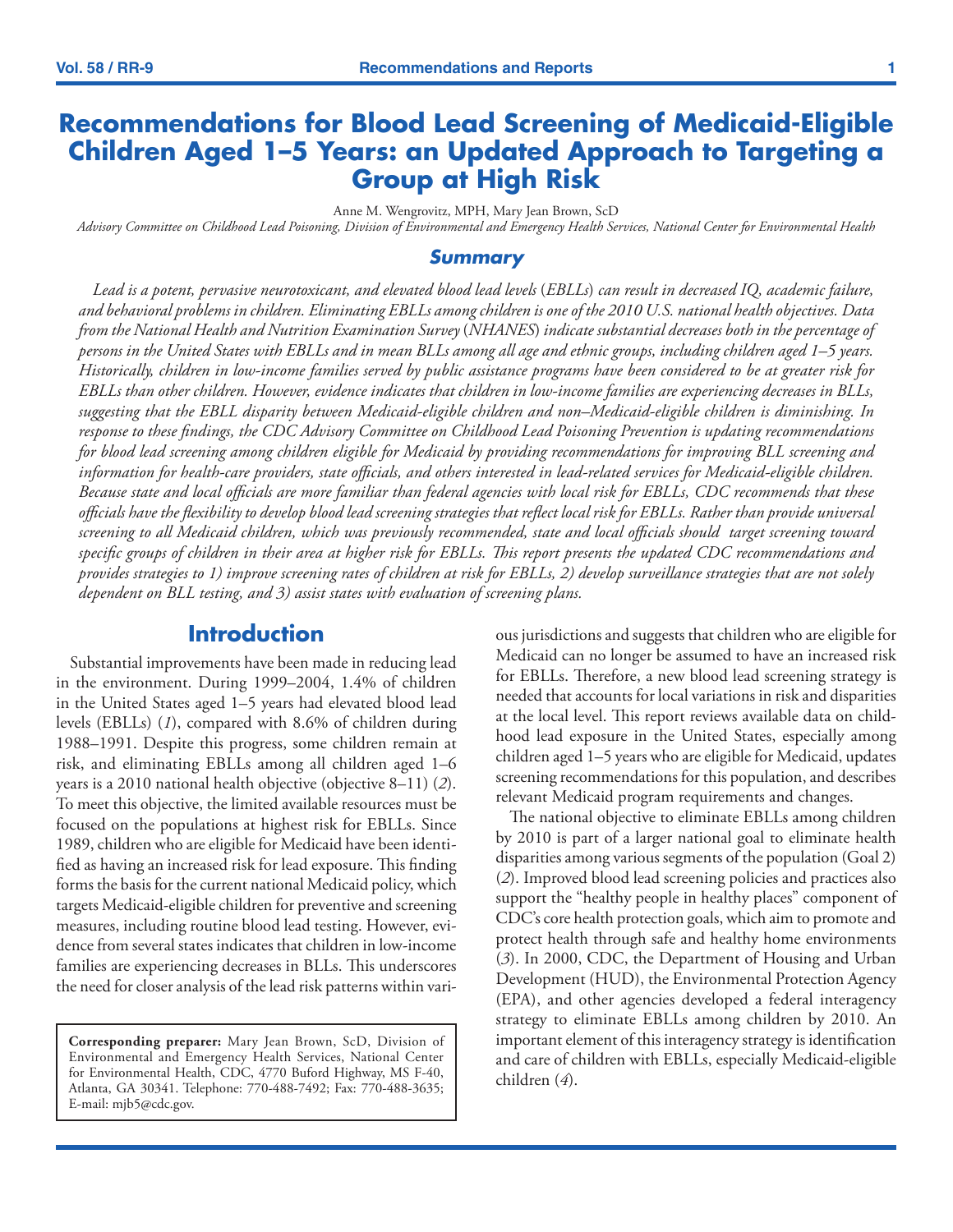## **Methods**

<span id="page-3-0"></span>The National Health and Nutrition Examination Survey (NHANES) is an ongoing series of cross-sectional surveys on health and nutrition designed to be nationally representative of the noninstitutionalized, U.S. civilian population by using a complex, multistage probability design. All NHANES surveys include a household interview followed by a detailed physical examination. NHANES data indicate substantial decreases since 1976 in both the percentage of persons in the United States with EBLLs and in mean BLLs among all age and ethnic groups.

The CDC Advisory Committee on Childhood Lead Poisoning Prevention (ACCLPP) makes recommendations to improve lead poisoning prevention measures. In 2001, in response to the decreased prevalence of EBLLs in the United States, ACCLPP formed a workgroup to 1) review the published research regarding screening of children at high risk for EBLLs and 2) outline recommendations for state Medicaid agencies to determine whether risk for lead exposure among Medicaid-eligible children overall is higher than for non– Medicaid-eligible children in their jurisdictions. The Centers for Medicare & Medicaid Services (CMS), which is the administrator of the Medicaid program, reviewed the recommendations developed by the workgroup. The recommendations were approved by ACCLPP in September 2008.

## **Blood Lead Levels and Exposure Patterns Among Children**

Lead has been associated with numerous adverse health effects in humans (*5*). In children, even BLLs <10 *µ*g/dL can result in decreased cognitive function, developmental delays, and behavior problems (*6*). These adverse effects reinforce the importance of screening and continued measures to eliminate or control lead sources in children's environments. Regulations that limit the use of lead in gasoline, paint, plumbing solder, food cans, and other consumer products and that control or eliminate residential lead paint hazards not only support the 2010 goal of eliminating EBLLs but also help prevent adverse health effects at lower exposure levels (*7,8*).

### **National Prevalence Estimates and Trends**

Data from NHANES indicate that during 1976–2004, a substantial decrease occurred in the percentage of young children aged 1–5 years with EBLLs (77.8% during 1976–1980, 4.4% during 1991–1994, and 1.4% during 1999–2004) (*1,9*).

BLLs have decreased among all age and ethnic groups (*10*). However, NHANES data indicate that disparities continue to exist in mean BLL by race, income level, age of residence, and other available risk factors. Data from the 1991–1994 NHANES indicated that the highest rates of EBLLs occurred among children living in homes built before 1946, among children in low-income families, and among children who were either non-Hispanic black or Mexican-American (*9*). The percentage of EBLLs among black children aged 1–5 years (11.2%) was significantly higher than among white children (2.3%) (p<0.05). By 1999–2004, the difference between black (3.4%) and white (1.2%) children in this age group had decreased substantially (*1*).\* In addition, in the 1991–1994 NHANES survey, black, non-Hispanic children had a geometric mean (GM) BLL of 4.3 *µ*g/dL, compared with 2.3 *µ*g/dL for white, non-Hispanic children. In the 1999–2004 NHANES survey, the GM BLL for black, non-Hispanic children was 2.8 *µ*g/dL, compared with a GM BLL of 1.7 *µ*g/dL for white, non-Hispanic children (*1*). In the 1999–2004 NHANES survey, children in low-income families had a GM BLL of 2.4 *µ*g/dL, compared with 1.5 *µ*g/dL for children aged 1–5 years in higher-income families (*1*).

### **State Surveillance Data and Trends**

As disparities among subpopulations have decreased, accurately assessing the risk for lead exposure among children has become more difficult, especially on a national level, because NHANES is not constructed to measure prevalence in small populations. Thus, state and local data have gradually become more important than national data for developing lead exposure prevention policies at the state and local level.

The downward national trend in BLLs indicated by the NHANES survey data is substantiated by lead surveillance data collected by states and reported to CDC (*11*). Results from tests of children aged <72 months who were screened for lead at least once during January 1, 1997, through December 31, 2004, show similar patterns in most states: decreasing numbers of confirmed EBLL cases and decreasing percentages of confirmed EBLLs among children tested (*12*). The nationwide decrease in the number of new EBLL cases in states that screen numerous children (both in the general and Medicaid-eligible populations) as well as states that screen fewer children suggests that the decrease in EBLL cases is not merely a function of increased proportions of lower-risk children being tested or fewer children at high risk for EBLLs being tested.

<sup>\*</sup>Because of small proportions and variability of the estimates, the statistical significance of the difference between these percentages could not be determined.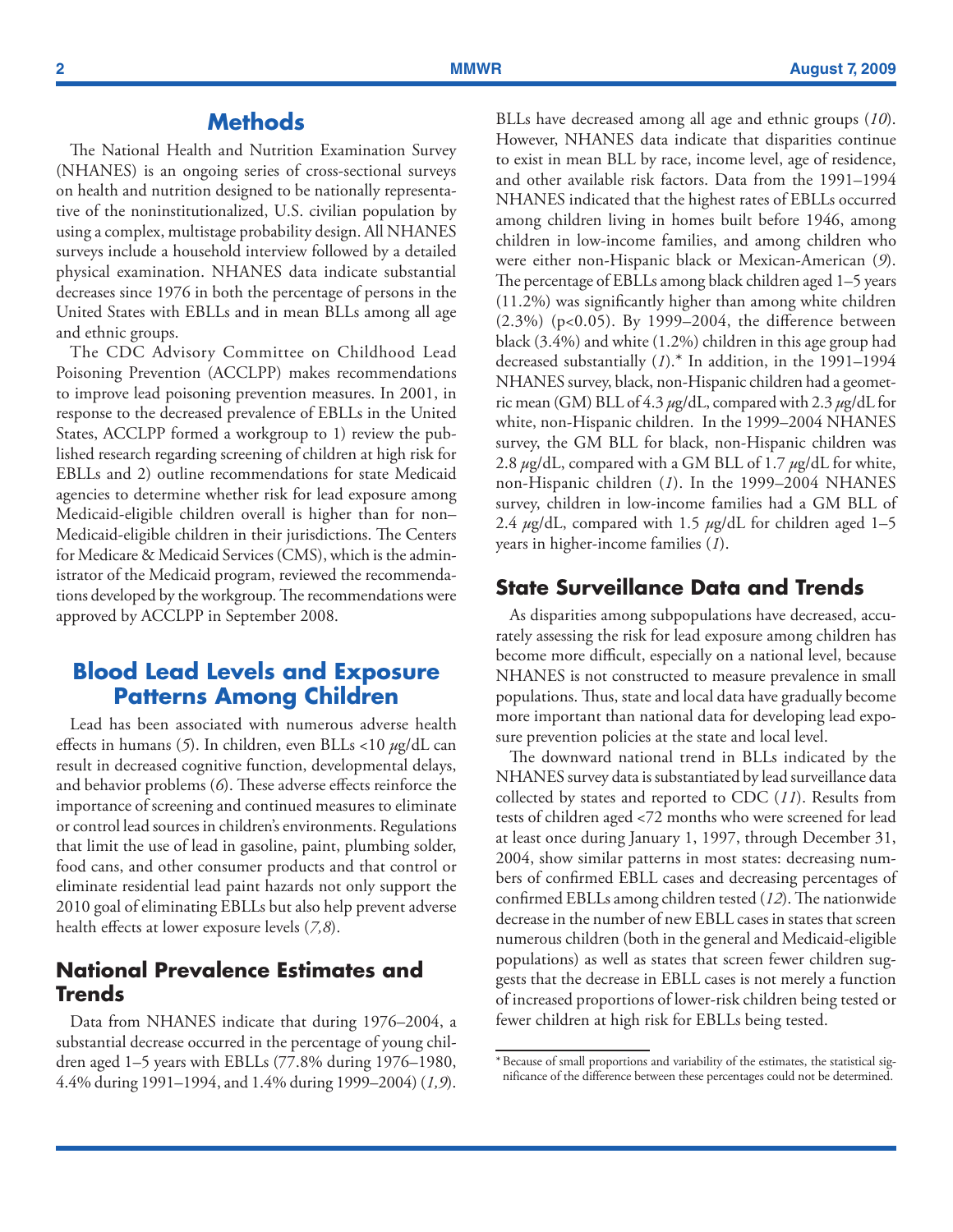## <span id="page-4-0"></span>**Medicaid Eligibility and Risk for Lead Exposure**

Studies conducted during the 1980s and 1990s indicated that children eligible for Medicaid were at increased risk for lead exposure (*13*) and that children living in poverty had higher levels of lead exposure than those who were not living in poverty (*14*). Using data from the 1991–1994 NHANES, the U.S. General Accounting Office found that 60% of children with BLLs >10 *µ*g/dL and 83% of those with BLLs >20 *µ*g/dL were eligible for Medicaid (*13,15*). A separate CDC analysis of the same NHANES data estimated that approximately 93% of children with BLLs >20 *µ*g/dL were Medicaid eligible (*16*). A subsequent analysis of all 1988–1994 NHANES data found that families who reported having Medicaid coverage were more likely to have EBLLs than those who were not enrolled in Medicaid (*16*). Such findings supported a focus on identifying cases of EBLL among Medicaid children to provide early intervention and treatment and develop focused prevention strategies (*17*). Medicaid eligibility, as well as eligibility for other programs for low-income families, is a proxy for poverty and therefore for living in old, poorly maintained housing, which is more likely to contain lead paint hazards.

As a result of increased lead screening for Medicaid children, recent data are available that provide a more detailed characterization of this population's risk for EBLLs. An analysis of Minnesota data indicated that the percentage of tested children aged <72 months who had EBLLs decreased from 7.8% to 3.5% during 1999–2003 among children enrolled in Medicaid and from 4.1% to 1.9% among children not enrolled in Medicaid. This suggests that, in Minnesota, BLLs are decreasing in children eligible for Medicaid as well as in the general population (*18*). A study of children enrolled in the Special Supplemental Nutrition Program for Women, Infants, and Children (WIC program) in Wisconsin (i.e., a population of children from lower-income families) found decreasing rates of EBLLs during 1996–2000 (*19*). A CDC analysis of 1999–2004 NHANES data found that the distribution of BLLs by poverty status, as indicated by both a household income <1.3 times the poverty threshold for the year of the interview and Medicaid enrollment, had shifted toward lower values, and the percentage of children with EBLLs enrolled in Medicaid was not statistically significantly higher than the percentage of children with EBLLs not enrolled in Medicaid (*1*). These studies are consistent with programmatic experience and suggest that children in low-income families served by Medicaid and WIC have experienced a decrease in BLLs similar to the decrease in the general population. In addition, the disparity in risk for lead exposure between Medicaideligible children and non–Medicaid-eligible children might be decreasing. These results indicate that children who are eligible for Medicaid can no longer be assumed to have an increased risk for EBLLs. Thus, rather than a single national policy that is used for all Medicaid children, a new blood lead screening strategy is needed that accounts for local variations in risk and disparities at the local level.

# **Blood Lead Screening Policies CDC Policies**

The primary purpose of childhood blood lead screening has been to identify asymptomatic children with EBLLs so that they can promptly receive services to reduce lead exposure and improve health outcomes. As early as 1978, CDC recommended universal screening of all children aged 9 months–6 years but emphasized screening children with specific risk factors, such as children living in substandard housing or those in low-income families (*20*).

In 1997, CDC recognized that the prevalence of EBLLs among young children had decreased substantially and that the risk for lead exposure varied substantially by geographic location. CDC replaced its recommendation for universal screening of all children aged 9 months–6 years with a recommendation for targeted screening to identify children most likely to have EBLLs and to benefit from screening. The 1997 CDC recommendation called for states to analyze their BLL data and develop state screening plans consistent with state and local risk patterns (*21*). CDC also recommended continued universal screening of Medicaid-eligible children, assuming that all such children were at risk for EBLLs, "unless there [are] reliable, representative BLL data that demonstrate the absence of lead exposure in this population" (*21*).

As an interim measure, until state or local data became available, CDC recommended two blood lead tests for children determined to be at higher risk for EBLLs, one at age 9–12 months and one at age 2 years, because on average, BLLs peak at 24 months (*22*). In addition, CDC recommended that children at high risk for EBLLs who have never been tested be tested at age 3 years. Since 1997, officials in certain states and jurisdictions have developed blood lead testing requirements that also require testing for children at older ages. Information on state-specific blood lead screening plans is available at [http://](http://www.cdc.gov/nceh/lead) [www.cdc.gov/nceh/lead.](http://www.cdc.gov/nceh/lead)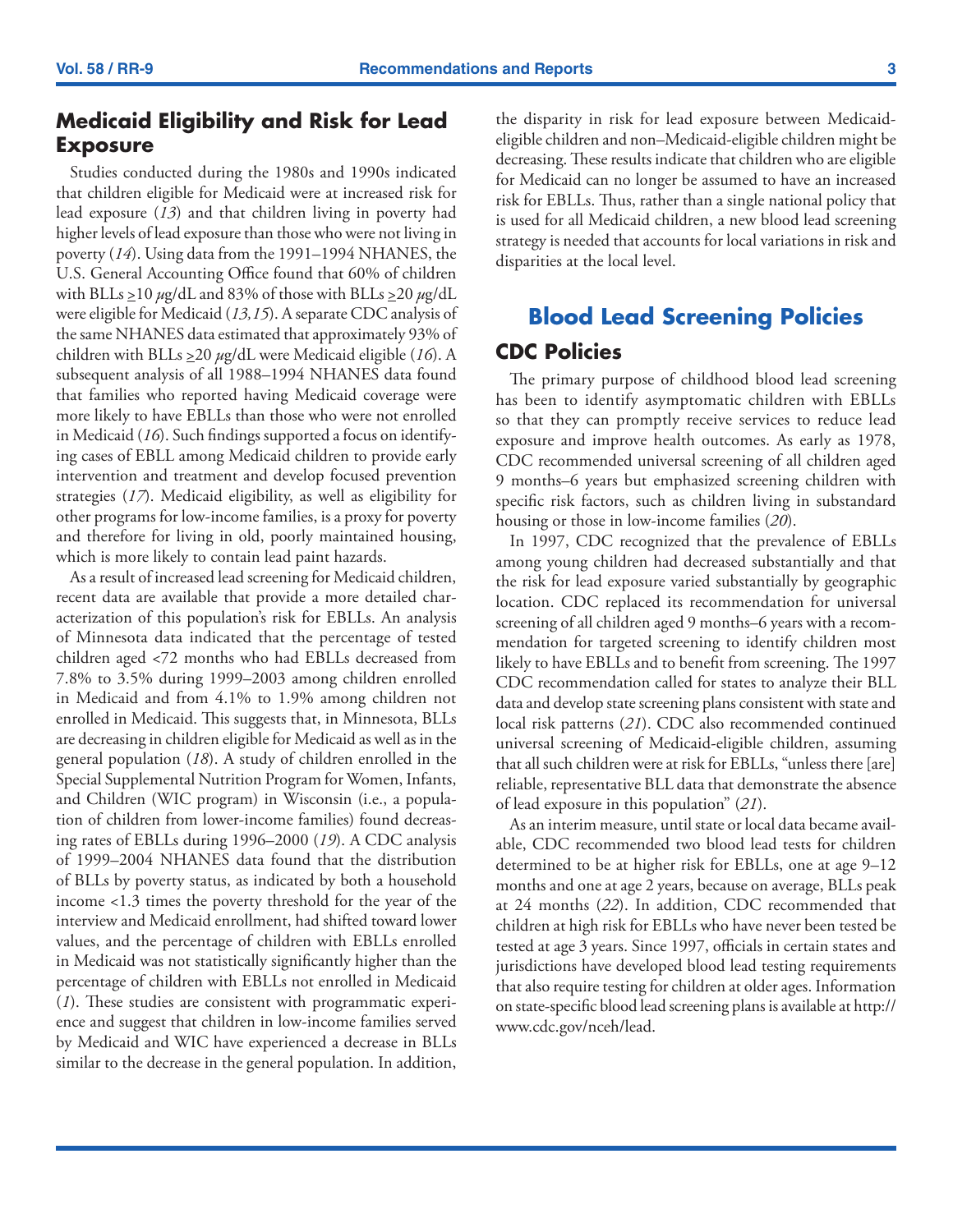## <span id="page-5-0"></span>**CMS Policies: The Early and Periodic Screening, Diagnostic, and Treatment Service**

Since 1989, federal Medicaid law has included the requirement that states provide blood lead assessments, as indicated by age and risk factors, as part of the medical screening, health education, and anticipatory guidance regarding EBLLs and to provide medically necessary treatment services.† The law requires lead screening of young children eligible for Medicaid, one element of Medicaid's Early and Periodic Screening, Diagnostic, and Treatment (EPSDT) service, a program that entitles children to comprehensive preventive health care and necessary diagnosis and treatment. The *State Medicaid Manual* is the principal CMS document that provides guidance to states on specific program requirements; agency policy interpretations and clarifications are occasionally issued through a letter signed by a CMS official (*23*). Consistent with federal law and CDC recommendations, current CMS policy requires that 1) all children receive a blood lead test at ages 12 months and 24 months, and 2) children aged 36–72 months receive a blood lead test if they have not been previously tested (*24*). CMS also specifies that "states may not adopt a statewide plan for screening children for EBLLs that does not require lead screening for all Medicaid-eligible children" (*23*).

Implementing a change in policy for lead screening of Medicaid-eligible children will involve an update of the *State Medicaid Manual* by CMS. In 2009 and 2010, CDC will advise CMS regarding which states have sufficient data to assess differences between the prevalence of EBLLs in children eligible for Medicaid and the general population of children in the state. In states where the risk for EBLLs is determined to be no higher for Medicaid-eligible children than for other children in the state, CMS will either update the *State Medicaid Manual* directly or provide a letter to the Medicaid directors in these states informing them that blood lead screening is no longer required for all Medicaid-eligible children.

## **Recommendations**

Following are the updated CDC recommendations for blood lead screening of children aged 1–5 years who are eligible for Medicaid. CDC recommends that state and local public health officials 1) update blood lead screening policies for Medicaid-eligible children, 2) improve rates of blood lead screening among Medicaid-eligible children determined to be at increased risk for lead exposure, and 3) design and implement updated surveillance and evaluation strategies (Box).

## **1. Update Blood Lead Screening Policies for Medicaid-Eligible Children**

Since the 1997 CDC recommendation for targeted blood lead screening, certain jurisdictions have collected reliable BLL data that do not show higher rates of EBLLs among children enrolled in Medicaid compared with children not enrolled in Medicaid. Such data challenge the assumption that all Medicaid-eligible children are at increased risk for EBLLs, an assumption that forms the basis of the current national Medicaid policy for blood lead screening. The findings underscore the need for closer analysis of the lead risk patterns within various jurisdictions and suggest that blood lead screening of children in Medicaid populations should be targeted toward subgroups at higher risk rather than all Medicaid-eligible children.

In 1997, CDC endorsed continued universal screening of Medicaid children unless reliable data demonstrated "the absence of lead exposure in this population." Developing policies consistent with this recommendation is challenging because of the difficulty of proving an absence of lead exposure. A more effective policy would be to enable state-level flexibility in developing screening policies appropriate for local patterns of risk for lead exposure and to give states the option of integrating their Medicaid-eligible populations into other targeted lead screening plans. With this policy change, the decision regarding whether to screen all Medicaid-eligible children for lead exposure would be made at the state and local levels, rather than the national level. State and local public health authorities are more familiar than federal agencies with local lead-risk exposure patterns and are therefore better able to develop and implement screening strategies to identify specific groups of children who are at risk. Such a policy would decrease the number of children tested who are not at risk, which would reduce health-care costs and address concerns among health-care providers regarding unwarranted blood lead testing for children.

To implement this new policy, state and local public health authorities should review data associated with risk for lead exposure (e.g., age of housing, percentage of rental properties and young children in a community, and sources of lead in the environment) and from blood lead surveillance to identify geographic areas where children are at risk for EBLLs. Public health authorities must ensure the validity and reliability of the data and analyses used to justify screening policy decisions and should seek assistance from CDC when needed.

<sup>†</sup> Social Security Act, Title 42. The public health and welfare. Chapter 7, Title XIX. Grants to states for medical assistance programs. 42 U.S.C. Sect 1396d (1999).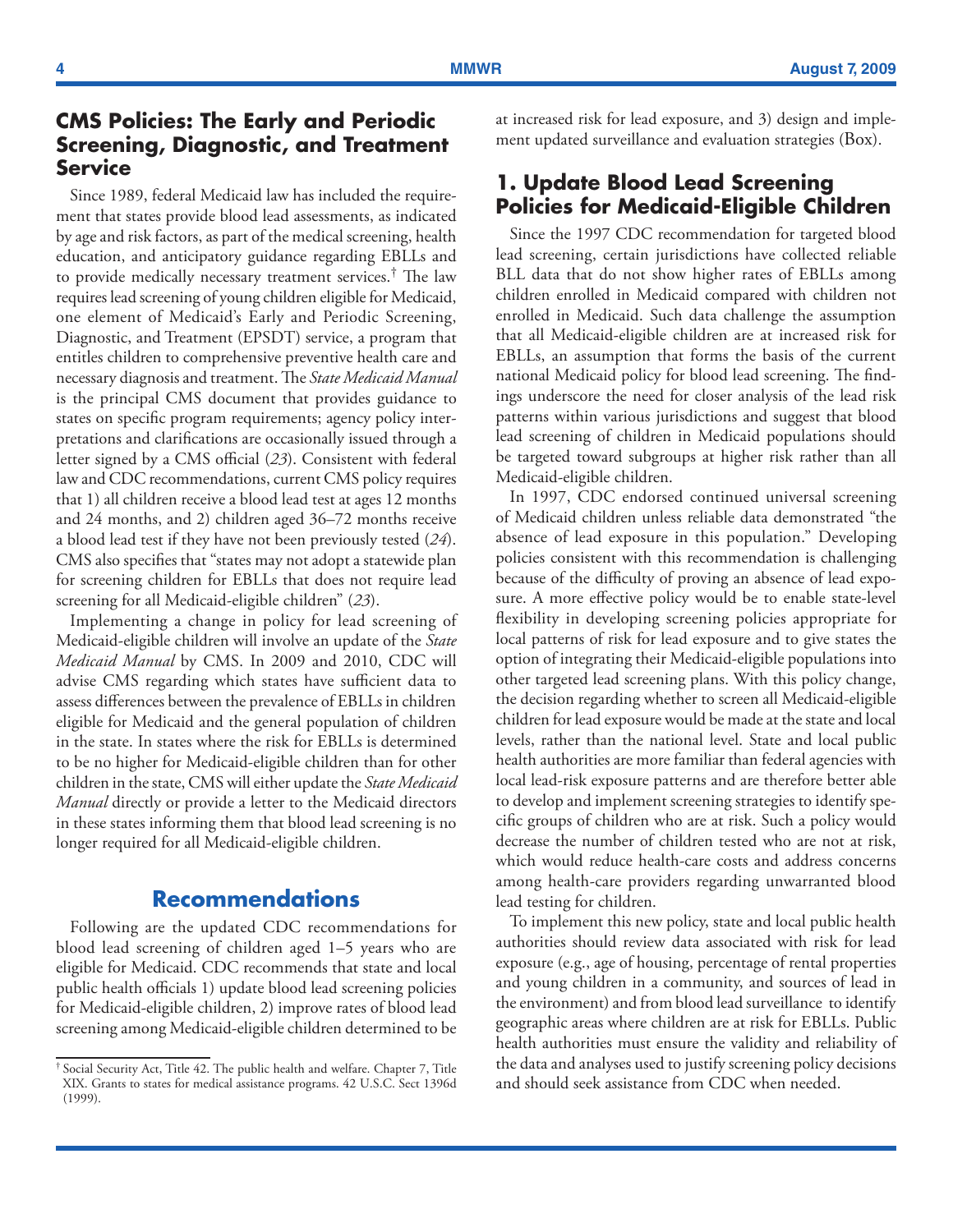In 2008, the National Committee for Quality Assurance (NCQA) began collecting data for a new Health-Care Effectiveness Data and Information Set (HEDIS) performance measure of blood lead testing for children enrolled in Medicaid managed care plans. Data from NCQA HEDIS surveys are used by consumers, health plan administrators, and purchasers of employee-based group health insurance to compare the quality and effectiveness of health-care services provided by various managed care plans and individual health-care providers. HEDIS data are used as the basis for health plan report cards and rankings that are published in newspapers and magazines<sup>§</sup>; therefore, HEDIS results can be a powerful incentive for health-care plans to provide quality care. The HEDIS performance measure for lead screening among Medicaid-eligible children will provide baseline data that states can use to determine geographic areas where increased blood lead testing is needed, as well as areas where BLLs are low enough that universal testing is no longer warranted. Initial data from a 2005 review of six geographically diverse health plans with varying numbers of enrolled children indicate that blood lead testing rates in the plans ranged from 49% to 85% during the year (*25*).

#### **States with Data-Driven Lead Screening Recommendations for Non–Medicaid-Eligible Children**

Since the 1997 CDC recommendations were made, all 42 CDC-funded childhood lead poisoning prevention programs in 37 states have developed data-driven targeted screening recommendations. Agencies in these states and localities have assessed local lead exposure risks, reviewed surveillance and census data, identified relevant factors of local importance, and developed infrastructures for involving relevant persons in the assessment process. In addition, state blood lead surveillance systems have improved through more complete collection and analysis of blood lead data (*11*), and many states have established community-wide lead exposure assessment and analysis programs.

After the *State Medicaid Manual* is updated to allow targeted, rather than universal, blood lead testing of children enrolled in Medicaid, state-level lead poisoning prevention programs, in partnership with state Medicaid agencies and members of state lead advisory committees, should analyze available data on lead screening and exposure patterns in the Medicaid-eligible population and modify their lead screening recommendations on the basis of local factors. For example, one such analysis

**BOX. Blood lead screening of Medicaid-eligible children aged 1–5 years: recommendations for state and local public health officials** 

#### **1. Update blood lead screening policies for Medicaideligible children.**

- At the population level, evaluate risk data among all children and the risk for lead exposure among Medicaid-eligible children.
- In states with data-driven lead screening recommendations for non–Medicaid-eligible children, health officials should initiate a participatory process among all stakeholders that involves screening Medicaideligible children according to established local risk factors per the targeted statewide lead screening recommendations.
- In states without data-driven lead screening recommendations for non–Medicaid-eligible children, health officials should provide basic lead screening guidance online and through other communication channels that reach health-care providers.
- **2. Improve rates of blood lead screening for Medicaid-eligible children determined to be at increased risk for lead exposure.**
	- Alert health-care providers to known risks for lead exposure.
	- • Link data from the blood lead surveillance system and Medicaid encounter system to monitor screening performance, track blood lead levels (BLLs), and identify gaps in screening.
	- Provide incentives or penalties for health-care providers according to rates of blood lead screening.
	- Collaborate with the Special Supplemental Nutrition Program for Women, Infants, and Children (WIC) to encourage blood lead testing at WIC sites.
	- • Consider alternative screening technologies as part of a strategy to increase testing of children at high risk for lead exposure.
- **3. Design and implement updated surveillance and evaluation strategies.**
	- Design and implement surveillance systems not only for BLLs but also for environmental lead levels.
	- Evaluate blood lead screening policies by using the Health-Care Effectiveness Data and Information Set (HEDIS) and other performance measures.

involved a study of physician screening practices in Michigan to determine risk factors associated with rates of blood lead testing and the proportion of children with EBLLs among Medicaid-enrolled children. Results indicated that specific

<sup>§</sup> Information on HEDIS and measurement of health-care quality available at <http://www.ncqa.org/tabid/59/default.aspx>.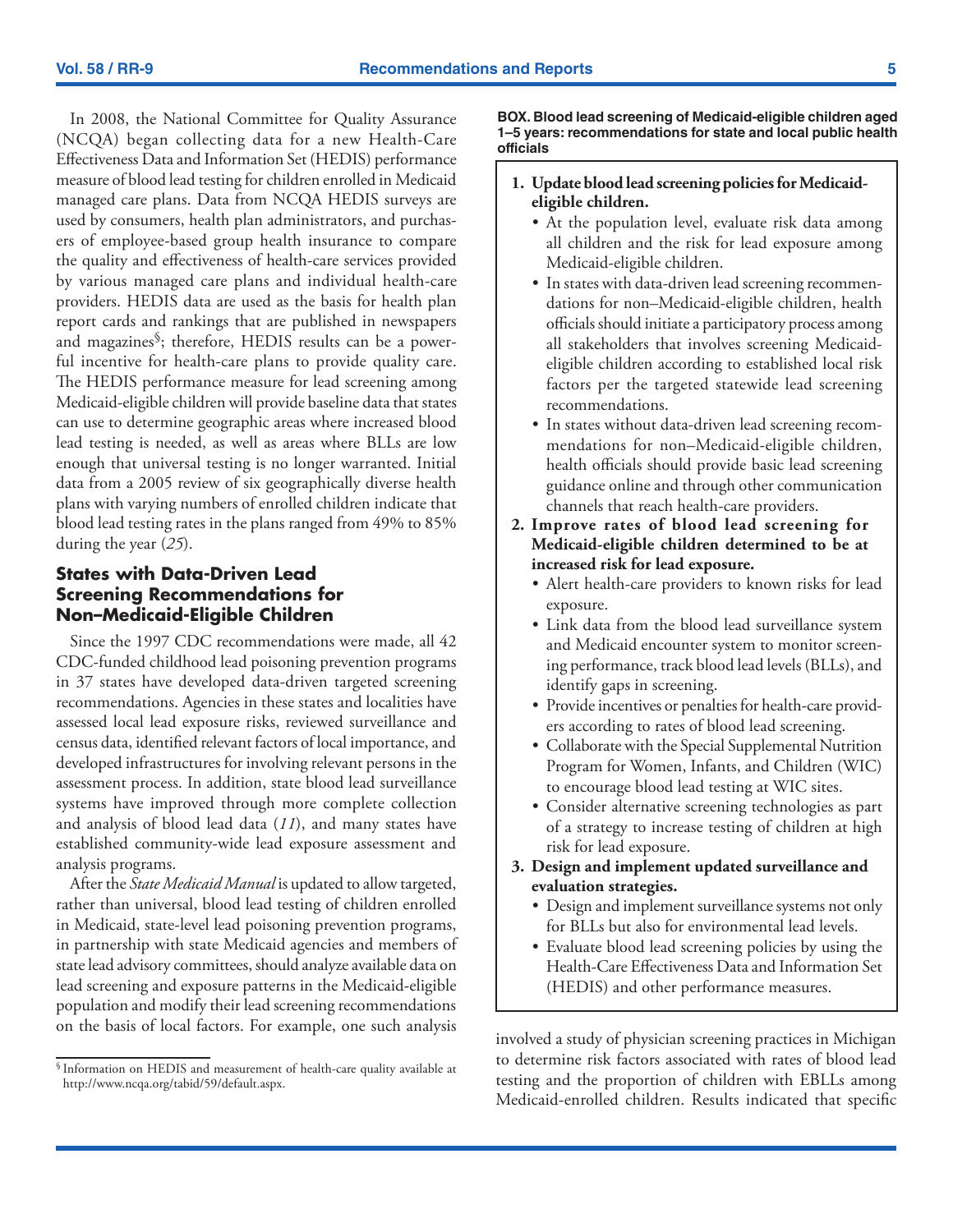risk factors for lead exposure were associated with higher rates of lead screening and increased BLLs within subgroups of children, suggesting that assessments in pediatric health-care settings can be used to identify subpopulations of Medicaidenrolled children who are at risk for EBLLs (*26*). In addition to considering unique local lead hazard data, states should examine whether specific targeted screening strategies should be incorporated for children in populations who have been identified as being at risk for EBLLs, such as recent immigrants, refugees, or foreign adoptees (*27–29*).

Until state-level lead screening recommendations are revised to include targeted strategies for subpopulations of the Medicaid-eligible population, states that already have recommendations in place for targeted screening of children who are not eligible for Medicaid should decide whether to continue to require testing of all Medicaid-eligible children (i.e., continue to assume that all these children are at increased risk) or to immediately subsume Medicaid-eligible children under the existing targeted screening strategy for the non–Medicaideligible population (i.e., assume that Medicaid-eligible children have the same risk as non–Medicaid-eligible children within the state). For example, an interim state plan for a state that decides to screen Medicaid-eligible children using the existing strategy for the non–Medicaid-eligible population might include testing all Medicaid-eligible children who live in zip codes with high proportions of persons at high risk for EBLLs, as well as testing children who meet the screening criteria for Medicaid-eligible children.

### **States Without Data-Driven Lead Screening Recommendations for Non–Medicaid-Eligible Children**

States that do not have lead screening recommendations in place or that have no CDC funding for such plans should analyze community-level data on risk for lead exposure, including the age and condition of local housing (*30,31*). At the local level, information regarding housing condition might be available from tax assessors or local code enforcement agencies. If the information is unavailable, the percentage of rental or abandoned properties in a neighborhood is a useful proxy for housing condition (*32*). In addition, over time, local data on age of housing changes as housing ages or is abated, renovated, demolished, or replaced with new construction (*4*). Periodically, or on an ongoing basis, these states should also conduct comprehensive reviews of potential local environmental lead sources to ensure that prevention policies reflect local risk. Industrial and government data on lead releases or environmental lead measurements are available from various

sources, such as the EPA's National Ambient Air Quality program, Toxic Release Inventory, and Superfund program.¶

The nine states without lead screening plans should continue to perform universal blood lead screening of Medicaid-enrolled children until these states have completed assessments of risk for lead exposure among these children, reached consensus on data-driven primary and secondary lead poisoning prevention strategic plans for the community (including blood lead screening), and implemented these plans. The 1997 CDC lead screening recommendations include guidance on involving community stakeholders in such a process (*21*).

### **Blood Lead Screening Criteria for Medicaid-Eligible Children**

The following screening criteria should be incorporated in all state plans (*21*). A Medicaid-eligible child who meets any one of the following criteria should receive a blood lead screening test:

- Child is suspected by a parent or a health-care provider to be at risk for lead exposure.
- Child has a sibling or frequent playmate with EBLL.
- • Child is a recent immigrant, refugee, or foreign adoptee (*27–29*).
- • Child's parent or principal caregiver works professionally or recreationally with lead (*22,33*).
- Child has a household member who uses traditional, folk, or ethnic remedies or cosmetics or who routinely eats food imported informally (e.g., by a family member) from abroad (*22*).
- Child's family has been designated at increased risk for lead exposure by the health department because the family has local risk factors for lead exposure (e.g., residence in a designated high-risk zip code or near a known point source).

## **2. Improve Rates of Blood Lead Screening Among Medicaid-Eligible Children Determined To Be at Increased Risk for Lead Exposure**

State and federal Medicaid agencies and their partners should work to improve screening rates of Medicaid-eligible children at risk for lead exposure. Although children who are eligible for Medicaid can no longer be assumed to have an increased risk for EBLLs, certain Medicaid-eligible children will still need blood lead screening and would benefit from follow-up services. Results from the 1999–2004 NHANES survey indicate that 41.9% of Medicaid-enrolled children aged

<sup>¶</sup> Data regarding lead in consumer products is available from CDC at [http://](http://www.cdc.gov/ncheh ) [www.cdc.gov/ncheh](http://www.cdc.gov/ncheh ) or from the Consumer Product Safety Commission at [http://www.cpsc.gov.](http://www.cpsc.gov )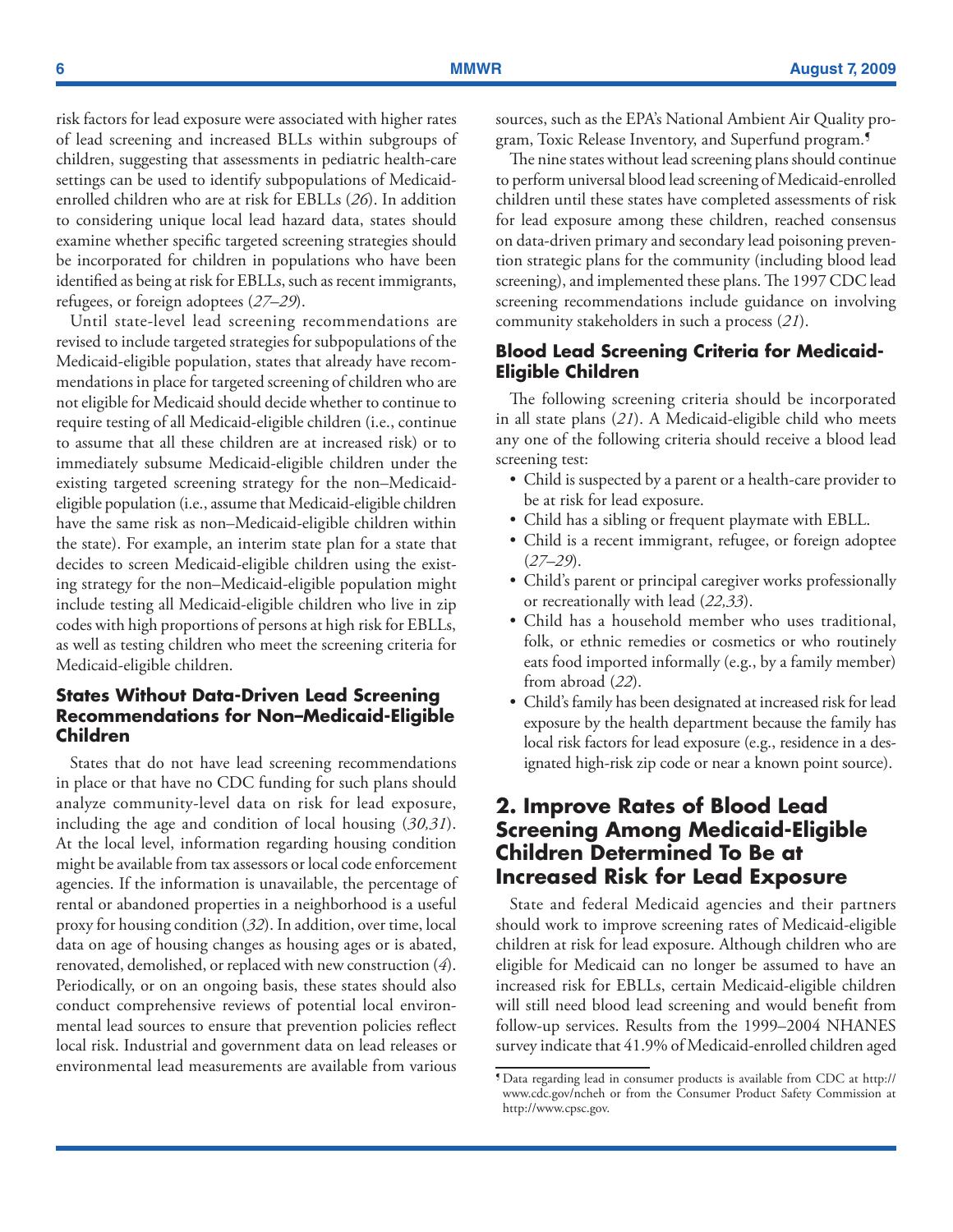1–5 years had received at least one blood lead test before their NHANES examination (*1*). Data from other studies indicate a broader range of compliance with routine Medicaid screening policies (*10,34–36*). In the years since Medicaid-eligible children were identified as a group at high risk for EBLLs, numerous strategies to improve blood lead screening rates for this population have been suggested (*16,37*). Many of these strategies have been implemented, and some have been evaluated for effectiveness (*38*–*40*).

### **Establish Screening Policies that Reflect Local Risk for Lead Exposure**

State-issued lead screening recommendations might be more likely to be followed than the current national Medicaid policy and might increase blood lead screening rates. Health-care providers might be more likely to follow screening recommendations that they believe more accurately reflect local risk for lead exposure and that they helped develop. In addition, state and local health authorities are likely to be more familiar with local conditions and therefore in a better position than national authorities to monitor and improve screening performance for Medicaid-eligible children at high risk for EBLLs. In most CDC-funded, state-level lead poisoning prevention programs, state lead surveillance data and Medicaid enrollment records of children can be matched electronically to assess rates of lead screening and examine BLLs in this group (*41*). State and local health authorities should consider practicality when developing screening recommendations for Medicaid populations and ensure that recommendations are feasible and realistic. Many screening policies that could be adopted at the state or local level might not require health-care providers to assess individual patient risk before testing. States could decide to 1) screen all Medicaid-eligible children, 2) use the same screening policies for Medicaid-eligible children and children in the general population, or 3) use objective criteria to determine which populations should be screened (e.g., residence in a certain zip code, membership in a certain health maintenance organization, or immigration status). The effectiveness of personal risk assessment questionnaires administered to persons in the offices of health-care providers is often limited, and such questionnaires might be impractical in certain practice settings (*42–44*).

### **Provide Scientific Risk Information to Health-Care Providers**

In 2000, CDC recommended that scientific information be provided to health-care providers regarding Medicaid blood lead screening policies and related data, assuming that health-care providers are more likely to implement clinical practice guidelines if they know that the guidelines are based on scientific evidence. In addition, evidence suggests that lead screening practices are influenced by physician perceptions of the level of importance of lead poisoning prevention (*45*)*.* Studies of lead screening behaviors of physicians have supported these assumptions and findings (*45,46*). Successful risk communication models also have been described, such as the development of locally customized maps of lead hazard data created by the Wisconsin Childhood Lead Poisoning Prevention Program, using Geographic Information Systems (GIS) software to plot data on EBLLs and housing age (*47*). For example, GIS can be used to generate maps that identify where children at high risk for EBLLs live by showing BLLs of resident children for a given time period, as well as the age and location of each housing unit in an area. These GIS maps can be used to clarify changes in neighborhood risk status over time and evaluate the impact of lead screening strategies on local BLLs. CDC has developed guidance for the use of GIS in lead poisoning prevention (*48*).

#### **Link and Share Data Between Medicaid and State Lead Surveillance Systems**

Since 1998, CDC has been encouraging states to link their blood lead surveillance databases with their databases for Medicaid encounters by requiring CDC-funded childhood lead poisoning prevention programs to have a system for ongoing identification of Medicaid-eligible children in the surveillance system.\*\* Successfully linking these databases can improve screening of children at high risk for EBLLs by identifying gaps in service delivery (e.g., by generating lists of unscreened Medicaid-enrolled children by their name and the name of their health-care provider) and improve the accuracy of surveillance and Medicaid reports (e.g., by including Medicaid status with test results in the surveillance system). When data systems are linked and the records have information about characteristics such as Medicaid status, health plan enrollment, race/ethnicity, and address, more focused analyses can be conducted (e.g., determining screening rates by zip code or by managed care plan). The information also can be provided to health-care providers, managed care organizations, and others who can use the information to improve service delivery. Although states have begun linking data and can track screening tests for Medicaid enrollees, almost none of the programs have reported on their use of these systems to track and analyze rates of EBLLs among the Medicaid-enrolled children who are tested.

<sup>\*\*</sup> Grants to states for medical assistance programs: definitions. 42 U.S.C. Sect. 1396d (1999).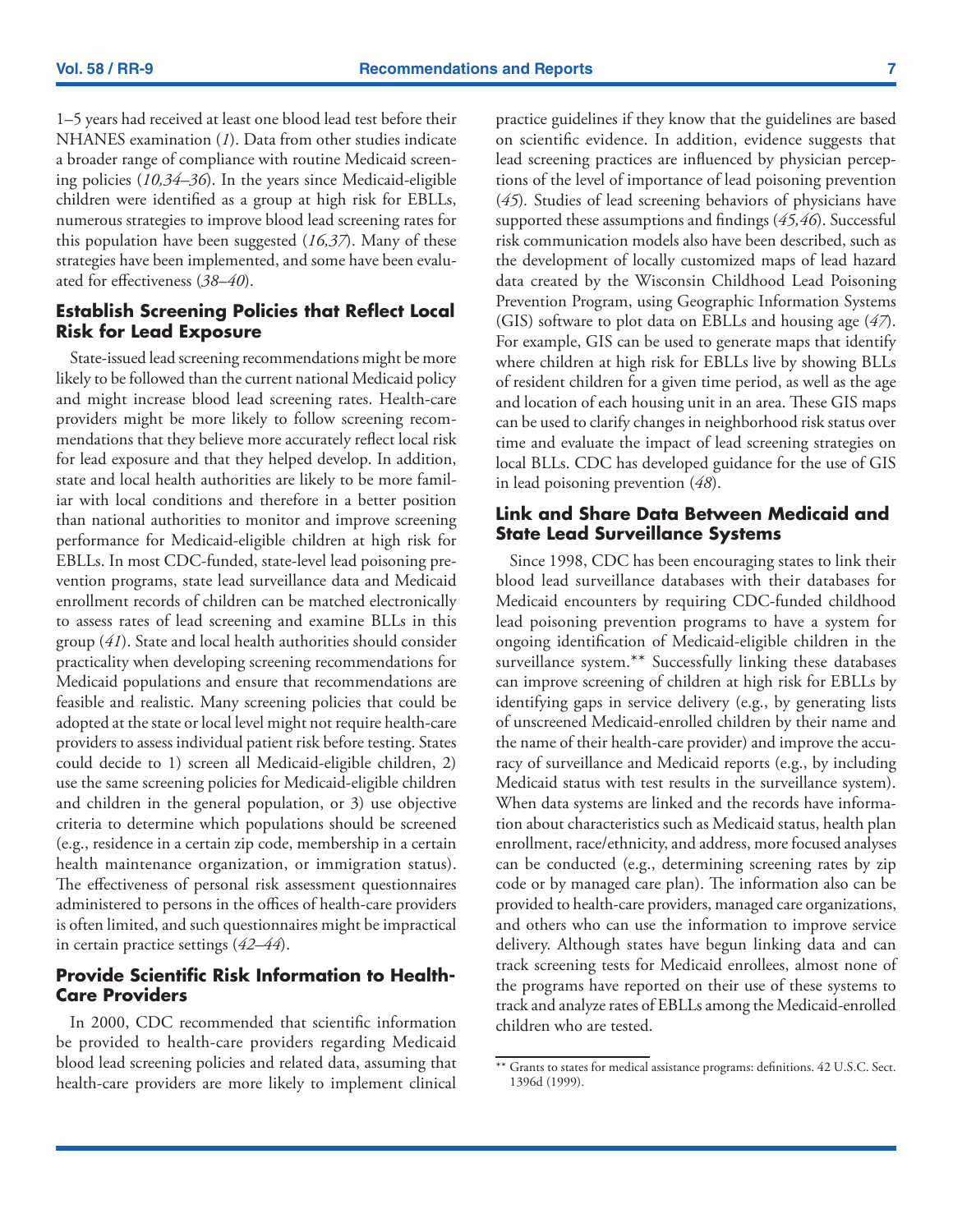### **Motivate Health-Care Providers**

Strategies to motivate health-care providers to provide lead screening to Medicaid-eligible children, such as measuring performance and providing feedback or providing financial incentives or penalties, are being used in many areas. Studies have shown that measuring performance and providing feedback on the delivery of health-care services affect the practices of health-care providers and health-care plans, including increasing screening rates (*49,50*). Linked databases have previously been used to analyze screening rates or EBLL rates among patients of individual health plans or physicians and to provide feedback to health-care providers on their screening performance. Certain jurisdictions (e.g., New York and Rhode Island) or Medicaid managed care plans provide individual health-care plans and physicians with names of children who need screening (*51,52*). The state of Wisconsin prepares customized report cards that provide data on lead screening performance and risk for lead exposure to health-care providers. In addition, a performance measure for lead screening of Medicaid-enrolled children was added to HEDIS in 2008 (*53*). Finally, task-specific financial incentives or penalties are being used in several states (e.g., Maine, Minnesota, New York, and Wisconsin) to increase performance of lead screening, such as state contracts offering incentives or penalties to managed care plans and health plans offering incentives or penalties to participating health-care providers (*45,54,55*).

#### **Establish Partnerships with WIC**

A strategy that was previously recommended by CDC is increasingly being used to provide blood lead testing services to children who are in low-income families and at high risk for EBLLs. WIC enrollment, which is a useful proxy for Medicaid enrollment, is used to increase screening rates among Medicaideligible children (*56,57*). A new law in Michigan requires that all children whose families receive WIC benefits be given lead screening tests.<sup>††</sup> CDC has provided technical assistance to states in testing, designing, and evaluating such collaborative strategies. Several successful measures have recently been reported in the state Medicaid directors' newsletter (*57*). The primary challenge with the WIC enrollment strategy is that WIC and health agencies must work together to reimburse WIC clinics that test Medicaid-eligible children for lead poisoning. The city of Chicago, Illinois; the city of Newark, New Jersey; and the states of Ohio and Wisconsin have all collaborated with WIC to increase Medicaid screening rates for target populations (*57*). Collaboration with WIC also has been used as an effective blood lead screening strategy among Native American children (*58*).

### **Use Alternative Screening Technologies**

Research indicates that performing blood lead screening in physicians' offices reduces barriers to screening (*45*), both for parents, who have reported that testing in a physician's office is preferable to traveling elsewhere (*59*), and for physicians, who do not have to send samples to outside laboratories to obtain results. To make the process of lead screening easier and more accessible for families, programs have experimented with testing alternatives, such as providing screening at WIC sites and using blood lead testing instruments in clinical offices (*60,61*). Since 1997, a portable device approved by the Food and Drug Administration (FDA) for blood lead analysis has been available that provides instant blood lead screening results, enabling rapid follow-up care and immediate collection of a venous blood sample to confirm an EBLL result from a capillary sample. The most recent version of this portable device does not require specific laboratory certifications. Even with the previous device, which required certification, certain states (e.g., Washington) increased lead screening rates (*61*). Another method of on-site sample collection involves using filter paper to store and transmit blood samples for analysis. CDC has encouraged study of the use of filter paper, which is being used in several states routinely (e.g., Kansas, Minnesota, and Wisconsin) or for special projects (e.g., New Jersey). Both the portable device and filter paper can be used with capillary or venous blood samples. Concerns about sample contamination are associated with failure to adequately clean the skin site, not the device that transports or analyzes the sample. In areas where the benefits (e.g., increased screening rates) of capillary sample collections outweigh the drawbacks, CDC encourages use of capillary sampling, following recommended protocols, to encourage increased screening (*62*). CDC provides technical support and training for proper capillary sampling, including a DVD on proper sample technique.§§ Elevated capillary BLLs should be confirmed through venous blood testing and sound analytic methods, such as graphite furnace atomic absorption.

## **3. Design and Implement Updated Surveillance and Evaluation Strategies**

### **Use Surveillance Strategies to Track Blood Lead Levels**

NHANES remains an effective tool for generating national estimates of children aged 1–5 years with EBLLs and evaluating nationwide primary prevention interventions. CDC also has begun working with states to develop alternative

<sup>††</sup> Michigan Public Act 286 of 2006. Sect. 111*l*, 93rd Legis., Reg. Sess. (2006). §§ Sampling information available at [http://www.cdc.gov/nceh/lead.](http://www.cdc.gov/nceh/lead)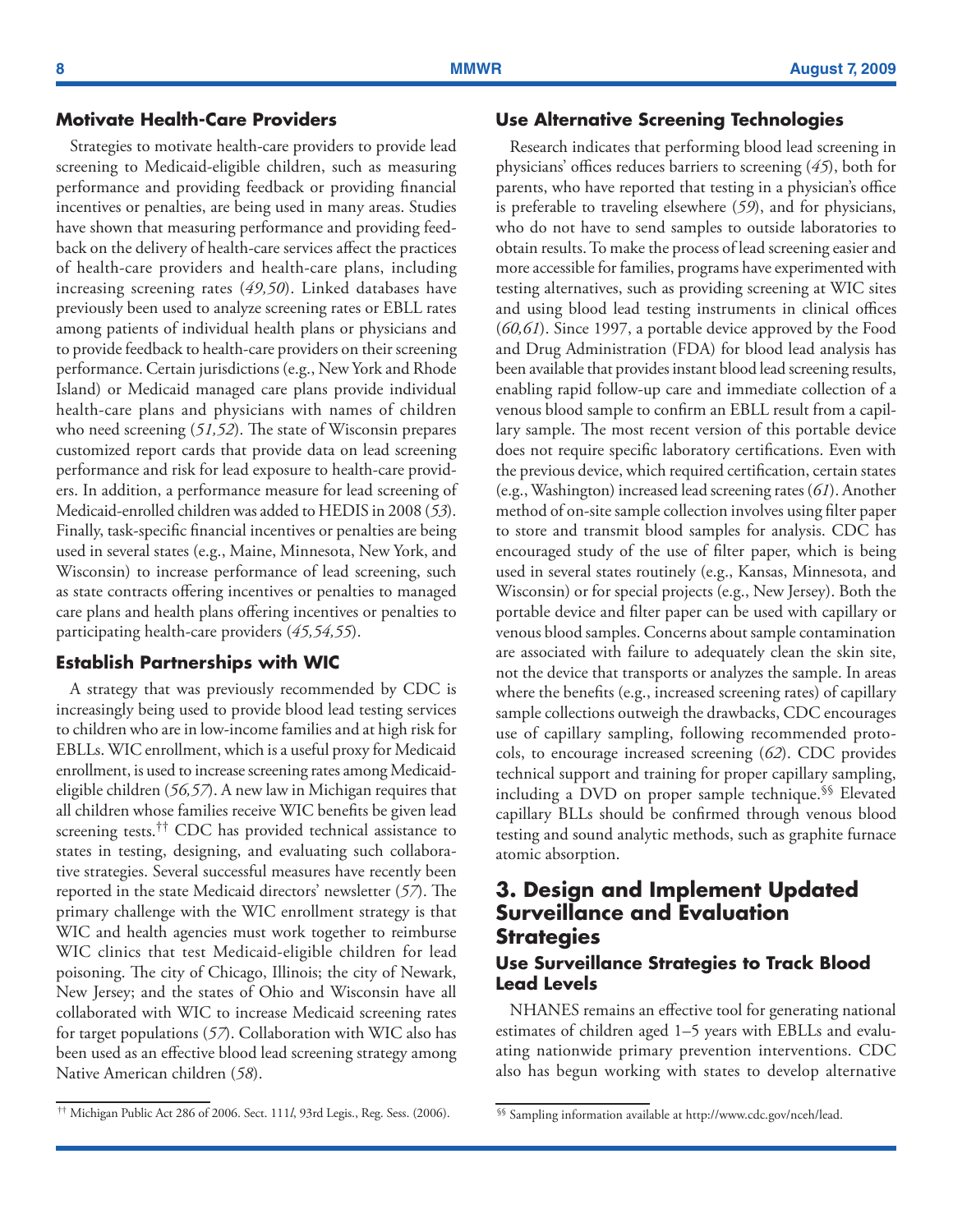<span id="page-10-0"></span>surveillance strategies to detect increases in the proportion of populations with EBLLs and to identify new lead sources in communities.

After the *State Medicaid Manual* is updated, states that discontinue universal lead screening of Medicaid-eligible children because these children have been determined to be at low risk for lead exposure should conduct active surveillance of known groups and geographic areas at high risk for EBLLs to monitor trends and confirm that risk remains low. In such areas, state health departments and Medicaid programs are encouraged to monitor lead exposure risk by reviewing BLL laboratory data, alerting the public about newly identified sources of lead exposure, and initiating focused BLL prevalence surveys. For example, local prevalence studies can be designed to be representative of the area studied. One CDC-supported study in Chicago, prompted by a request from local health officials, found that in one community, approximately 30% of children aged 1–5 years had EBLLs (*63*). Children who are recent immigrants, refugees, or foreign adoptees also should be monitored for EBLLs (*27–29*). These types of assessments help ensure that existing screening policies are adequate and appropriate and can provide an early warning of an increase in or reemergence of EBLLs in a particular community.

Another important component of EBLL surveillance is identifying other subpopulations of Medicaid-eligible children who are at increased risk for EBLLs (e.g., children of parents who work with lead or children who live close to a lead smelter or mine) but are not receiving needed lead screening. Identification of these children should be based primarily on data that indicate whether children who were thought to be at low risk for EBLLs remain at low risk. Sources of such data might include census data, nutritional evaluations (e.g., WIC records), housing surveys, adult and occupational lead registry data, and identification of new products or practices resulting in lead exposure within the community. New or increased risk for EBLLs identified in a subpopulation might prompt updated screening recommendations.

An EBLL surveillance system should include routine collection of data on well-defined populations and environmental indicators. For example, data might routinely be collected on the number of prescriptions filled for lead-chelating agents in a sample of cities so that a substantial increase in prescriptions could be identified. Because EBLLs have an environmental origin, environmental indicators (e.g., lead dust in housing that receives federal subsidies) also should be included. An EBLL surveillance system should help states identify previously unrecognized lead exposures, especially in states without lead screening plans; CDC and its federal and state partners are well positioned to identify a core set of measures for an EBLL surveillance system.

### **Evaluate CDC and CMS Blood Lead Screening Policies**

To make appropriate policy modifications after the *State Medicaid Manual* is updated and provide useful technical assistance to state partners, CDC and CMS will evaluate regularly the effectiveness of federal lead screening and treatment policies to determine whether children who would benefit from blood lead screening are being tested and, if they are not, will take steps to ensure this goal is accomplished. Simultaneously, CDC and CMS will develop an evaluation framework to measure the results of the changed screening policies and programs. In accordance with CDC's *Framework for Program Evaluation in Public Health* (*64*), the evaluation will include the following:

- Number and proportion of children targeted for screening who received screening
- • Number and proportion of tested children who are identified as having EBLLs
- • Number and proportion of children with EBLLs who received complete environmental investigations, for whom lead hazards were identified, and for whom lead hazards were remediated
- Information about follow-up services provided, including the number of children with EBLLs who received case management services
- Data system measures and goals

CDC and CMS will use numerous data sources to evaluate federal blood lead screening policies, including CDC-funded and non–CDC-funded state surveillance systems and program documentation, state Medicaid agencies (e.g., data from the CMS EPSDT report [form 416] on the number of lead screening tests reported for Medicaid enrollees), GIS analysis of environmental and health data, focused survey results, private-sector data collection instruments (e.g., Medicaid HEDIS), and other federal agencies (the Consumer Product Safety Commission, FDA, EPA, or HUD).

## **Conclusion**

BLLs decreased in the United States population overall and in every subpopulation during 1976–2004. BLLs decreased among certain Medicaid-enrolled children, but the geographic disparities increased. These findings suggest that a national blood lead screening policy that requires universal screening of all young Medicaid-eligible children is not justified. State and local public health authorities are better positioned, with assistance from CDC, to assess local risk variations, develop appropriate screening policies to identify EBLLs among Medicaid-eligible children, and develop and evaluate lead screening strategies. To help ensure that Medicaid-eligible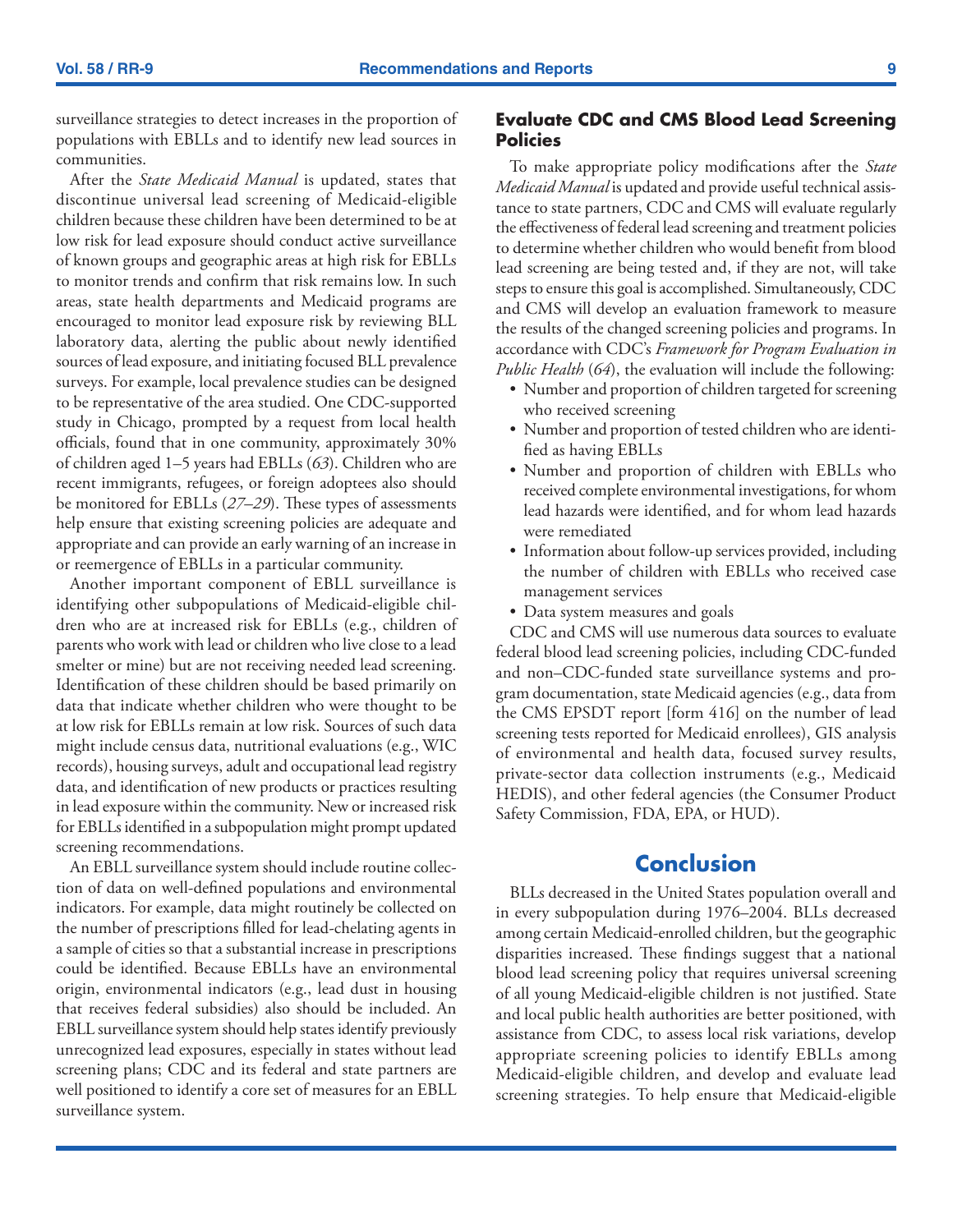<span id="page-11-0"></span>children who are at risk for lead poisoning are identified and treated appropriately, 1) decisions regarding the level of risk for EBLLs among Medicaid-eligible children should be made by state and local health departments; 2) lead screening tests should be provided at WIC sites, and new blood lead testing technologies should be considered; and 3) existing surveillance systems should be refined to include other measures of risk of exposure, including environmental measures, so that they are not solely dependent on BLL testing for identifying risk for lead poisoning.

#### **References**

- 1. Jones R, Homa D, Meyer P, et al. Trends in blood lead levels and blood lead testing among U.S. children aged 1 to 5 years, 1988–2004. Pediatrics 2009;123:e376–85*.*
- 2. US Department of Health and Human Services. Healthy people 2010 (conference ed, in 2 vols). Washington, DC: US Department of Health and Human Services; 2000. Available at <http://www.healthypeople.gov>.
- 3. CDC. Healthy homes initiative. Atlanta, GA: US Department of Health and Human Services, CDC. Available at [www.cdc.gov/healthyplaces/](http://www.cdc.gov/healthyplaces/healthyhomes.htm) [healthyhomes.htm](http://www.cdc.gov/healthyplaces/healthyhomes.htm).
- 4. President's Task Force on Environmental Health Risks and Safety Risks to Children. Eliminating childhood lead poisoning: a federal strategy targeting lead paint hazards. Washington, DC: US Department of Housing and Urban Development and US Environmental Protection Agency; 2000. Available at [http://www.hud.gov/offices/lead/reports/fedstrategy.cfm.](http://www.pubmedcentral.nih.gov/redirect3.cgi?&&reftype=extlink&artid=1332675&iid=125857&jid=253&&http://www.hud.gov/offices/lead/reports/fedstrategy.cfm)
- 5. National Research Council, Board on Environmental Studies and Toxicology. Measuring lead exposure in infants, children, and other sensitive populations. Washington, DC: National Academy Press; 1993.
- 6. Canfield RL, Henderson CR, Cory-Slechta DA, et al. Intellectual impairment in children with blood lead concentrations below 10 *µ*g per deciliter. N Engl J Med 2003;348:1517–26.
- 7. Levin R, Brown MJ, Kashtock ME, et al. U.S. children's lead exposures, 2008: implications for prevention. Environ Health Perspect 2008;116:1285–93.
- 8. CDC. Preventing lead poisoning in young children. Atlanta, GA: US Department of Health and Human Services, CDC; 2005. Available at [http://www.cdc.gov/nceh/lead/publications/prevleadpoisoning.pdf.](http://www.cdc.gov/nceh/lead/publications/prevleadpoisoning.pdf)
- 9. Pirkle JL, Brody DJ, Gunter EW, et al. The decline in blood lead levels in the United States: the National Health and Nutrition Examination Surveys (NHANES). JAMA 1994;272:284–91.
- 10. CDC. Surveillance for elevated blood lead levels among children— United States, 1997–2001. MMWR 2003;52(No. SS-10).
- 11. CDC. CDC surveillance data, 1997–2004. Atlanta, GA: US Department of Health and Human Services, CDC. Available at [http://www.cdc.gov/](http://www.cdc.gov/nceh/lead/publications/prevleadpoisoning.pdf) [nceh/lead/surv/stats.htm](http://www.cdc.gov/nceh/lead/publications/prevleadpoisoning.pdf).
- 12. CDC. Number of children tested and confirmed EBLLs by state, year, and BLL group, children <72 months old. Atlanta, GA: US Department of Health and Human Services, CDC. Available at [http://www.cdc.gov/nceh/](http://www.cdc.gov/nceh/lead/surv/database/state_confirmed_byyear_2004_for%20website.xls) [lead/surv/database/state\\_confirmed\\_byyear\\_2004\\_for%20website.xls.](http://www.cdc.gov/nceh/lead/surv/database/state_confirmed_byyear_2004_for%20website.xls)
- 13. US General Accounting Office. Medicaid: elevated blood lead levels in children. GAO publication no. GAO/HEHS-98-78. Washington, DC: US General Accounting Office; 1998.
- 14. Brody DJ, Pirkle JL, Kramer RA, et al. Blood lead levels in the U.S. population: phase I of the Third National Health and Nutrition Examination Survey (NHANES III, 1988 to 1991). JAMA 1994;272:277–83
- 15. US General Accounting Office. Children's health: elevated blood lead levels in Medicaid and Hispanic children. GAO publication no. GAO/ HEHS-98-169R. Washington, DC: US General Accounting Office; 1998.
- 16. Kaufmann RB, Clouse TL, Olson DR, Matte TD. Elevated blood lead levels and blood lead screening among U.S. children aged one to five years: 1988–1994. Pediatrics 2000;106:E79.
- 17. CDC. Recommendations for blood lead screening of young children enrolled in Medicaid: targeting a group at high risk—United States. MMWR 2000;49(No. RR-14).
- 18. Zabel E, Castellano S. Minnesota's Medicaid programs are called Medical Assistance (MA) and MinnesotaCare (MNCare): lead poisoning in Minnesota Medicaid children. Minn Med May 2006:89.
- 19. Zierold KM, Anderson H. Trends in blood lead levels among children enrolled in the Special Supplemental Nutrition Program for Women, Infants, and Children from 1996 to 2000. Am J Public Health 2004;94:1513–5.
- 20. CDC. Preventing lead poisoning in young children: a statement by the Center for Disease Control. Atlanta, GA: US Department of Health and Human Services, CDC; 1978.
- 21. CDC. Screening young children for lead poisoning: guidance for state and local public health officials. Atlanta, GA: US Department of Health and Human Services, CDC; 1997. Available at [http://www.cdc.gov/](http://www.cdc.gov/nceh/lead/guide/guide97.htm) [nceh/lead/guide/guide97.htm](http://www.cdc.gov/nceh/lead/guide/guide97.htm).
- 22. Tong SL, Baghurst PA, McMichael AL, Sawyer MG, Mudge J. Lifetime exposure to environmental lead and children's intelligence at 11–13 years: the Port Pirie cohort study. Br Med J 1996;312:1569–75.
- 23. Centers for Medicare and Medicaid Services. Early and periodic screening and diagnostic treatment benefit: EPSDT benefits. Available at [http://](http://www.cms.hhs.gov/medicaidearlyperiodicscrn/02_benefits.asp) [www.cms.hhs.gov/medicaidearlyperiodicscrn/02\\_benefits.asp.](http://www.cms.hhs.gov/medicaidearlyperiodicscrn/02_benefits.asp)
- 24. Health Care Financing Administration. Part 5. Early and periodic screening, diagnosis, and treatment (EPSDT). In: State Medicaid manual. Publication no. 45-5. Sect 5123.2. Transmittal no. 12. Baltimore, MD: Health Care Financing Administration; 1998.
- 25. Pillittere D, Rey D, Mierzejewski R, Renner P, Scholle A. Measuring lead screening in children enrolled in Medicaid [Abstract]. In: Annual research meeting 2007 abstracts. Academy Health; 2007. Available at [http://www.academyhealth.org/2007/abstracts.htm.](http://www.academyhealth.org/2007/abstracts.htm)
- 26. Kemper AR, Cohn LM, Fant KE, Dombkowski KJ. Blood lead testing among Medicaid-enrolled children in Michigan. Arch Pediatr Adolesc Med 2005;159:646–50.
- 27. CDC. Elevated blood lead levels in refugee children—New Hampshire, 2003–2004. MMWR 2005;54:42–6.
- 28. Geltman P, Brown MJ, Cochran J. Lead poisoning among refugee children resettled in Massachusetts, 1995–1999. Pediatrics 2001;108:158–62.
- 29. CDC. Recommendations for lead poisoning prevention in newly arrived refugee children. Atlanta, GA: US Department of Health and Human Services, CDC. Available at [http://www.cdc.gov/nceh/lead/refugee%20](http://www.cdc.gov/nceh/lead/refugee%20recs.htm) [recs.htm.](http://www.cdc.gov/nceh/lead/refugee%20recs.htm)
- 30. Sargent JD, Brown MJ, Freeman JL, et al. Childhood lead poisoning in Massachusetts communities: its association with sociodemographic and housing characteristics. Am J Public Health 1995;85:528–34.
- 31. Clark CS, Bornschein RL, Succop P, et al. Condition and type of housing as an indicator of potential environmental lead exposure and pediatric blood lead levels. Environ Res 1985;38:46–53.
- 32. Sargent JD, Bailey A, Simon P, Blake M, Dalton MA. Census tract analysis of lead exposure in Rhode Island children. Environ Res 1997;74:159–68.
- 33. Committee on Environmental Health, American Academy of Pediatrics. Policy statement: lead exposure in children: prevention, detection, and management. Pediatrics 2005;116:1036–46.
- 34. Zabel E, Castellano S. Lead poisoning in Minnesota Medicaid children. Minn Med 2006:89.
- 35. Wilken M, Currier S, Abel-Zieg C, Brady LA. A survey of compliance: Medicaid's mandated blood lead screenings for children age 12–18 months in Nebraska. BMC Public Health 2004;4:4.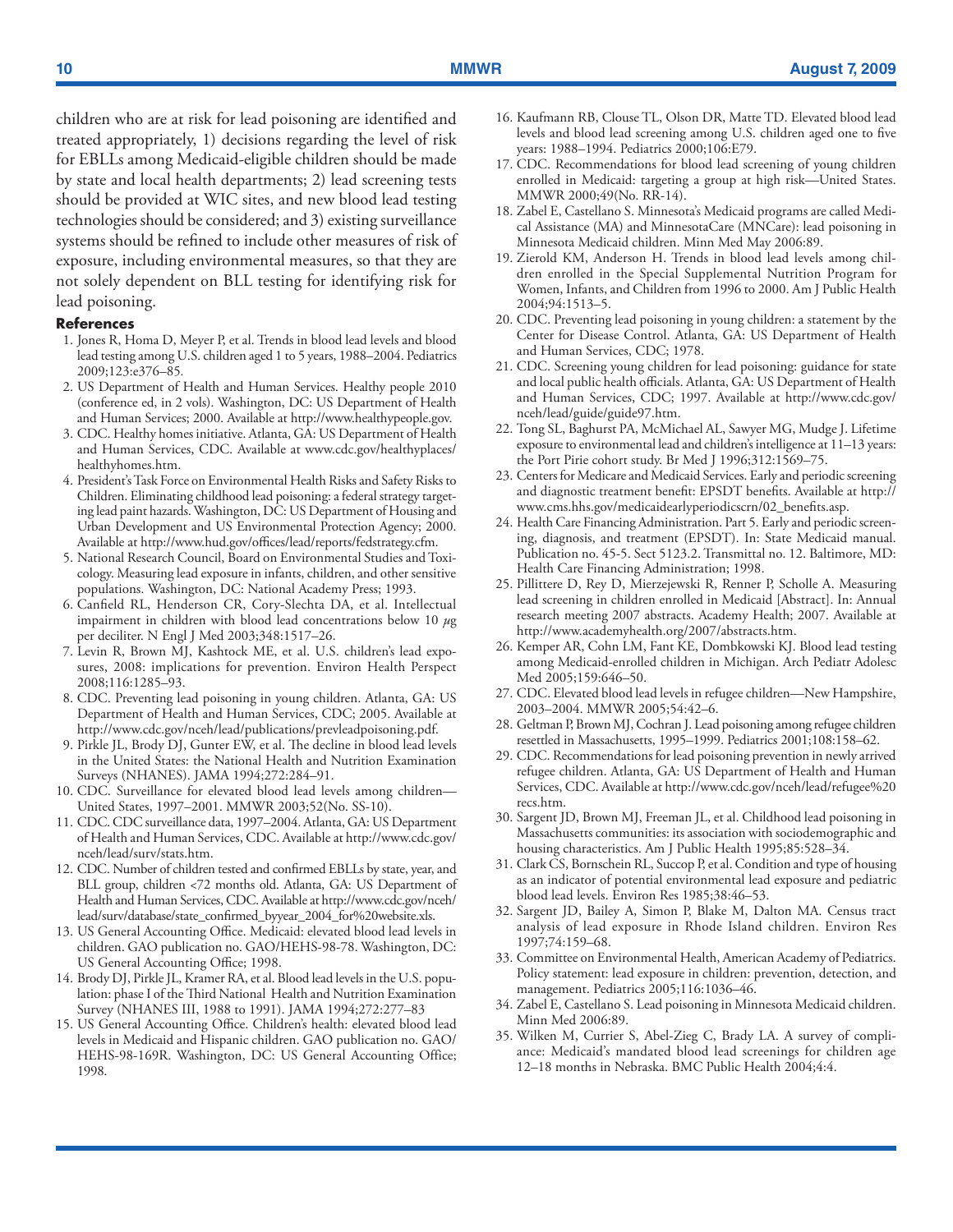- 36. Vivier PM, Hogan JW, Simon P, et al. A statewide assessment of lead screening histories of preschool children enrolled in a Medicaid managed care program. Pediatrics 2001;108:E29.
- 37. CDC. Recommendations for blood lead screening of young children enrolled in Medicaid: targeting a group at high risk—United States. MMWR 2000;49(No. RR-14).
- 38. Howell E, Russette L. An innovative blood lead screening program for Indian children. Public Health Rep 2004:119.
- 39. Kemper AR, Cohn LM, Fant KE, Dombkowski KJ. Blood lead testing among Medicaid-enrolled children in Michigan. Arch Pediatr Adolesc Med 2005;159:646–50.
- 40. Dahlberg RL. Preventing childhood lead poisoning in New Jersey: advocates and state government working together to increase the lead screening of children. American Civil Liberties Union; 2005. Available at [http://www.aclu.org/FilesPDFs/nj lead report web.pdf.](http://www.aclu.org/FilesPDFs/nj lead report web.pdf)
- 41. Alliance to End Childhood Lead Poisoning. Building blocks for primary prevention: protecting children from lead-based paint hazards. Washington, DC: Alliance to End Childhood Lead Poisoning; 2005. Available at [http://www.afhh.org/buildingblocks/bb%20intro%20level%20one.asp.](http://www.afhh.org/buildingblocks/bb%20intro%20level%20one.asp)
- 42. Kazal LA Jr. The failure of CDC screening questionnaire to efficiently detect elevated lead levels in a rural population of children. J Fam Practice 1997;45:515–8.
- 43. Binns HJ, LeBailly SA, Fingar AR, Saunders S. Evaluation of risk assessment questions used to target blood lead screening in Illinois. Pediatrics 1999;103:100–6.
- 44. Snyder DC, Mohle-Boetani JC, Palla B, Fenstersheib M. Development of a population-specific risk assessment to predict elevated blood lead levels in Santa Clara County, California. Pediatrics 1995;96:643–8.
- 45. Kemper AR, Clark SJ. Physician barriers to lead testing of Medicaidenrolled children. Ambulat Pediatr 2005;5:290–3.
- 46. Feinberg AN, Cummings CK. Blood lead screening. Clin Pediatr 2005;44;569–74.
- 47. Wisconsin Department of Health Services. Lead-safe Wisconsin. Lead poisoning in Wisconsin: where children live makes a difference. Maps. Available at [http://dhs.wisconsin.gov/lead/maps/index.htm.](http://dhs.wisconsin.gov/lead/maps/index.htm)
- 48. CDC. Using GIS to assess and direct childhood lead poisoning prevention: guidance for state and local childhood lead poisoning prevention programs. Atlanta, GA: US Department of Health and Human Services, CDC. Available at [http://www.cdc.gov/nceh/lead/04-0991%20](http://www.cdc.gov/nceh/lead/04-0991%20using%20gis.pdf) [using%20gis.pdf.](http://www.cdc.gov/nceh/lead/04-0991%20using%20gis.pdf)
- 49. Simpson L, Kamerow D, Fraser I. Pediatric guidelines and managed care: who is using what and what difference does it make? Pediatr Ann 1998;27:234–40.
- 50. Rothenberg R, Koplan JP, Cutler C, Hillman AL. Changing pediatric practice in a changing medical environment: factors that influence what physicians do. Pediatr Ann 1998:27:241–50.
- 51. Beyer P. An ounce of prevention: best practices for increasing childhood lead screening by New York's managed care plans. Albany, NY: State of New York, Office of the Attorney General, Health Care Bureau; 2005. Available at [http://www.oag.state.ny.us/bureaus/health\\_care/pdfs/](http://www.oag.state.ny.us/bureaus/health_care/pdfs/lead_screening_report.pdf) [lead\\_screening\\_report.pdf](http://www.oag.state.ny.us/bureaus/health_care/pdfs/lead_screening_report.pdf).
- 52. Rhode Island Department of Health. Rhode Island's plan to eliminate childhood lead poisoning by 2010. Providence, RI: Rhode Island Department of Health; 2004. Available at [http://www.health.state.ri.us/lead/](http://www.health.state.ri.us/lead/pdf/eliminationplan.pdf) [pdf/eliminationplan.pdf.](http://www.health.state.ri.us/lead/pdf/eliminationplan.pdf)
- 53. National Committee for Quality Assurance. HEDIS 2008: Healthcare Effectiveness Data and Information Set. Vol. 2, technical specifications. Washington, DC: National Committee for Quality Assurance; 2007.
- 54. Minnesota Department of Health, Environmental Health Division. Minnesota's lead poisoning prevention programs: biannual report to the legislature. St. Paul, MN: Minnesota Department of Health; 2003. Available at [http://www.health.state.mn.us/divs/eh/lead/reports/#leg.](http://www.health.state.mn.us/divs/eh/lead/reports/#leg)
- 55. Alliance for Healthy Homes (formerly Alliance to End Childhood Lead Poisoning). Track, monitor, and respond: three keys to better lead screening for children in Medicaid. Washington, DC: Alliance For Healthy Homes; 2001. Available at [http://www.afhh.org/res/res\\_pubs/lead%20](http://www.afhh.org/res/res_pubs/lead%20job%202.pdf) [job%202.pdf](http://www.afhh.org/res/res_pubs/lead%20job%202.pdf).
- 56. Roberts JR, Riegart JR. Screening for lead poisoning in South Carolina. J S C Med Assoc 2001;97:459–64.
- 57. Vaidyanathan A, Staley F, Shire J, et al. Screening for lead poisoning: a geo-spatial approach to determine testing of children in at-risk neighborhoods. J Pediatrics 2009;154:409–14.
- 58. National Association of Medicaid Directors. Why local women's infants and children's (WIC) nutrition programs should be funded to conduct childhood lead screening. Medicaid Manage Inst Bull 2006;12:5.
- 59. Howell E, Russette L. An innovative blood lead screening program for Indian children. Public Health Rep 2004;119:141–3.
- 60. Polivka BJ, Gottesman MM. Parental perceptions of barriers to blood lead testing. J Pediatr Health Care 2005;19:276–84.
- 61. Alliance for Healthy Homes (formerly Alliance to End Childhood Lead Poisoning). The foundations of better lead screening for children in Medicaid: data systems and collaboration. Washington, DC: Alliance For Healthy Homes; 2001. Available at [http://www.afhh.org/res/res\\_pubs/](http://www.afhh.org/res/res_pubs/foundations.htm) [foundations.htm](http://www.afhh.org/res/res_pubs/foundations.htm).
- 62. Schonfeld DJ, Rainey PM, Cullen MR, Showalter DR, Cicchetti DV. Screening for lead poisoning by fingerstick in suburban pediatric practices. Arch Pediatr Adolesc Med 1995;149:447–50.
- 63. Dignam TA, Evens A, Eduardo E, et al. High-intensity targeted screening for elevated blood lead levels among children in 2 inner-city Chicago communities. Am J Public Health 2004;94:1945–51.
- 64. CDC. Framework for program evaluation in public health. MMWR 1999;48(No. RR-11).